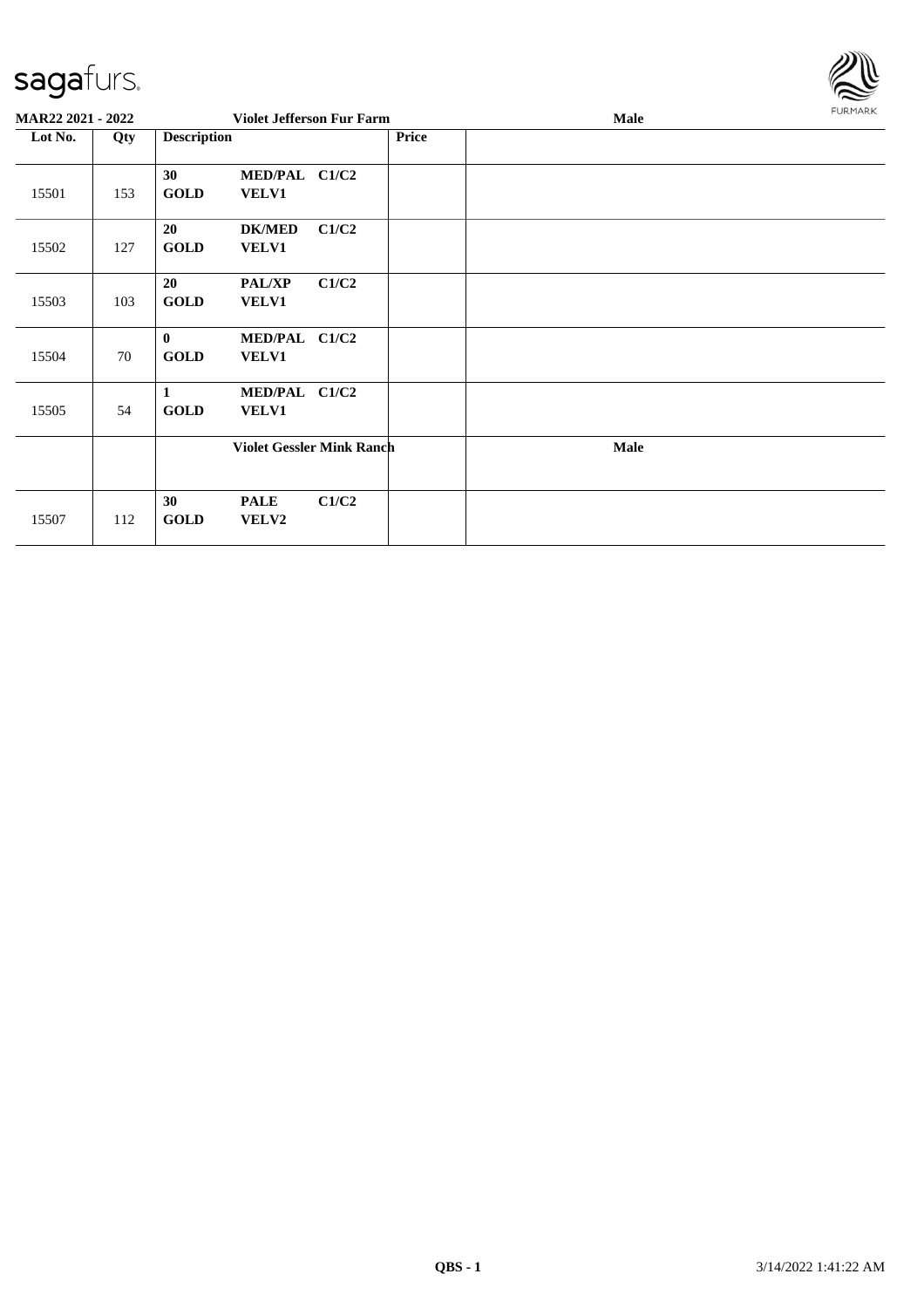\*

| <b>MAR22 2021 - 2022</b>                                                 |     |                    | <b>Violet Moyle Mink</b> |       |                  | Male |  |
|--------------------------------------------------------------------------|-----|--------------------|--------------------------|-------|------------------|------|--|
| Lot No.                                                                  | Qty | <b>Description</b> |                          |       | <b>Price</b>     |      |  |
|                                                                          |     |                    |                          |       |                  |      |  |
|                                                                          |     | 40                 | <b>DK/MED</b>            | C1/C2 |                  |      |  |
| 15521                                                                    | 143 | <b>GOLD</b>        | VELV2                    |       |                  |      |  |
|                                                                          |     |                    |                          |       |                  |      |  |
|                                                                          |     | 40                 | PAL/XP                   | C1/C2 |                  |      |  |
| 15522                                                                    | 209 | <b>GOLD</b>        | VELV2                    |       |                  |      |  |
| * * * * * * * * * * * * * *                                              |     |                    |                          |       |                  |      |  |
| $* 15523$                                                                | 205 | 30<br><b>GOLD</b>  | <b>Dark</b><br>VELV2     | C1/C2 |                  |      |  |
| $\ast$                                                                   |     |                    |                          |       |                  |      |  |
| $\ast$                                                                   |     |                    |                          |       | $\ast$           |      |  |
| $* 15524$                                                                | 38  |                    | 243 Skins                |       | $\ast$           |      |  |
| * * * * * * * * * * * * * *                                              |     |                    |                          |       | * * * * * * *    |      |  |
| * * * * * * * * * * * * * *                                              |     | 30                 | <b>MED</b>               | C1/C2 |                  |      |  |
| $* 15525$                                                                | 205 | <b>GOLD</b>        | VELV2                    |       |                  |      |  |
| *                                                                        |     |                    |                          |       |                  |      |  |
| $*$                                                                      |     |                    |                          |       | $\ast$           |      |  |
| $*15526$                                                                 | 180 |                    | $\overline{c}$           |       | $\ast$           |      |  |
| $*$<br>$\overline{\ast}$                                                 |     |                    |                          |       | $\ast$           |      |  |
| $* 15527$                                                                | 180 |                    |                          |       | $\ast$<br>$\ast$ |      |  |
| $\ast$                                                                   |     |                    | 3                        |       | $\ast$           |      |  |
| $*$                                                                      |     |                    |                          |       | $\ast$           |      |  |
| $* 15528$                                                                | 63  |                    | 628 Skins                |       | *                |      |  |
| * * * * * * * * * * * * * *                                              |     |                    |                          |       | * * * * * * *    |      |  |
| * * * * * * * * * * * * * * *                                            |     | 30                 | <b>PALE</b>              | C1/C2 |                  |      |  |
| * 15529                                                                  | 205 | <b>GOLD</b>        | VELV2                    |       |                  |      |  |
| $\ast$                                                                   |     |                    |                          |       |                  |      |  |
| $*$                                                                      |     |                    |                          |       | $\ast$           |      |  |
| $*15530$                                                                 | 180 |                    | $\overline{c}$           |       | $\ast$           |      |  |
| $\ast$                                                                   |     |                    |                          |       | $\ast$           |      |  |
| $\ast$                                                                   |     |                    |                          |       | $\ast$<br>$\ast$ |      |  |
| $* 15531$<br>*                                                           | 180 |                    | $\mathfrak{Z}$           |       | $\ast$           |      |  |
| $*$                                                                      |     |                    |                          |       | $\ast$           |      |  |
| $* 15532$                                                                | 209 |                    | 774 Skins                |       | $\ast$           |      |  |
| * * * * * * * * * * * * * * *                                            |     |                    |                          |       | * * * * * * *    |      |  |
| * * * * * * * * * * * * * * <mark>*</mark>                               |     | 30                 | <b>XP</b>                | C1/C2 |                  |      |  |
| $*15533$                                                                 | 205 | <b>GOLD</b>        | <b>VELV2</b>             |       |                  |      |  |
| $*$                                                                      |     |                    |                          |       |                  |      |  |
| $*$                                                                      |     |                    |                          |       | $\ast$           |      |  |
| $*15534$                                                                 | 170 |                    | 375 Skins                |       | ∗                |      |  |
| * * * * * * * * * * * * * * *                                            |     |                    |                          |       | * * * * * * *    |      |  |
|                                                                          |     | 20                 | Dark                     | C1/C2 |                  |      |  |
| 15535                                                                    | 221 | <b>GOLD</b>        | VELV2                    |       |                  |      |  |
| * * * * * * * * * * * * * * *                                            |     | 20                 | <b>MED</b>               | C1/C2 |                  |      |  |
| $*15536$                                                                 | 245 | <b>GOLD</b>        | VELV2                    |       |                  |      |  |
| $*$                                                                      |     |                    |                          |       |                  |      |  |
| $*$ $-$                                                                  |     |                    |                          |       | $\ast$           |      |  |
| $* 15537$                                                                | 220 |                    | 2                        |       | $\ast$           |      |  |
| $*$                                                                      |     |                    |                          |       | $\ast$           |      |  |
| $*$ $-$                                                                  |     |                    |                          |       | $\ast$           |      |  |
| $* 15538$                                                                | 174 |                    | 639 Skins                |       | ∗                |      |  |
| * * * * * * * * <mark>* * * * * *</mark><br>******** <mark>******</mark> |     |                    |                          |       | * * * * * * *    |      |  |
|                                                                          |     | 20<br><b>GOLD</b>  | <b>PALE</b>              | C1/C2 |                  |      |  |
| $*15539$<br>$*$                                                          | 245 |                    | <b>VELV2</b>             |       |                  |      |  |
| $*$                                                                      |     |                    |                          |       | $\ast$           |      |  |
| $* 15540$                                                                | 220 |                    | 2                        |       | $\ast$           |      |  |

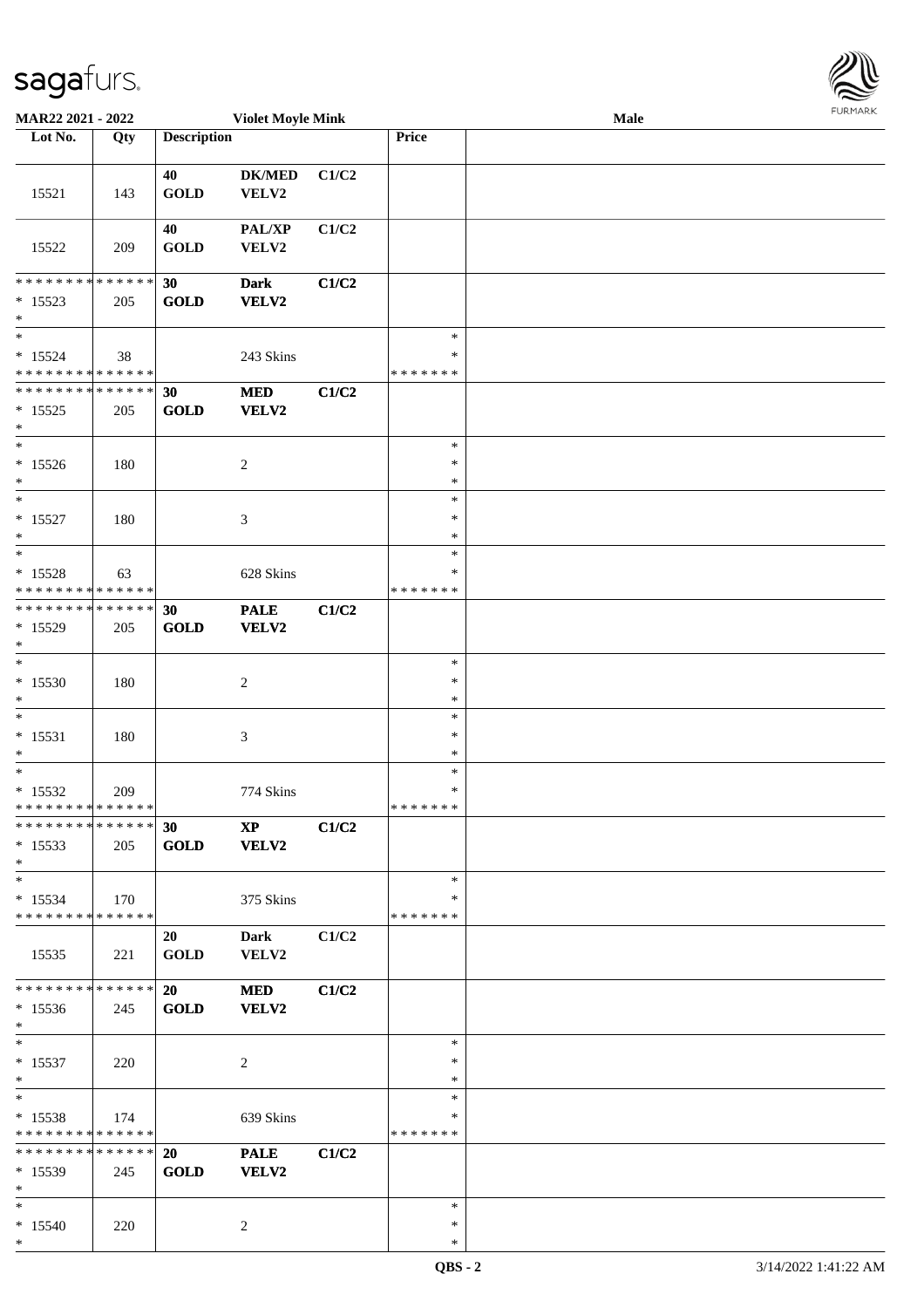| sagafurs.                                            |     |                             |                          |       |                        |      |                |
|------------------------------------------------------|-----|-----------------------------|--------------------------|-------|------------------------|------|----------------|
| MAR22 2021 - 2022                                    |     |                             | <b>Violet Moyle Mink</b> |       |                        | Male | <b>FURMARK</b> |
| Lot No.                                              | Qty | <b>Description</b>          |                          |       | <b>Price</b>           |      |                |
| $\ast$<br>$* 15541$<br>$\ast$                        | 220 | 20<br><b>GOLD</b>           | <b>PALE</b><br>VELV2     | C1/C2 | $\ast$<br>$\ast$<br>∗  |      |                |
| $\ast$<br>$* 15542$<br>* * * * * * * * * * * * * *   | 166 |                             | 851 Skins                |       | $\ast$<br>∗<br>******* |      |                |
| * * * * * * * * * * * * * * *<br>$* 15543$<br>$\ast$ | 245 | <b>20</b><br><b>GOLD</b>    | $\bold{XP}$<br>VELV2     | C1/C2 |                        |      |                |
| $\ast$<br>$* 15544$<br>$\ast$                        | 220 |                             | $\overline{c}$           |       | $\ast$<br>∗<br>$\ast$  |      |                |
| $\ast$<br>$* 15545$<br>* * * * * * * * * * * * * *   | 117 |                             | 582 Skins                |       | $\ast$<br>*<br>******* |      |                |
| 15546                                                | 234 | $\mathbf{0}$<br><b>GOLD</b> | <b>DK/MED</b><br>VELV2   | C1/C2 |                        |      |                |
| 15547                                                | 302 | $\mathbf{0}$<br><b>GOLD</b> | PAL/XP<br>VELV2          | C1/C2 |                        |      |                |
| 15548                                                | 118 | 30<br><b>GOLD</b>           | MED/PAL C1/C2<br>VELV3   |       |                        |      |                |
| 15549                                                | 111 | 20<br><b>GOLD</b>           | MED/PAL C1/C2<br>VELV3   |       |                        |      |                |

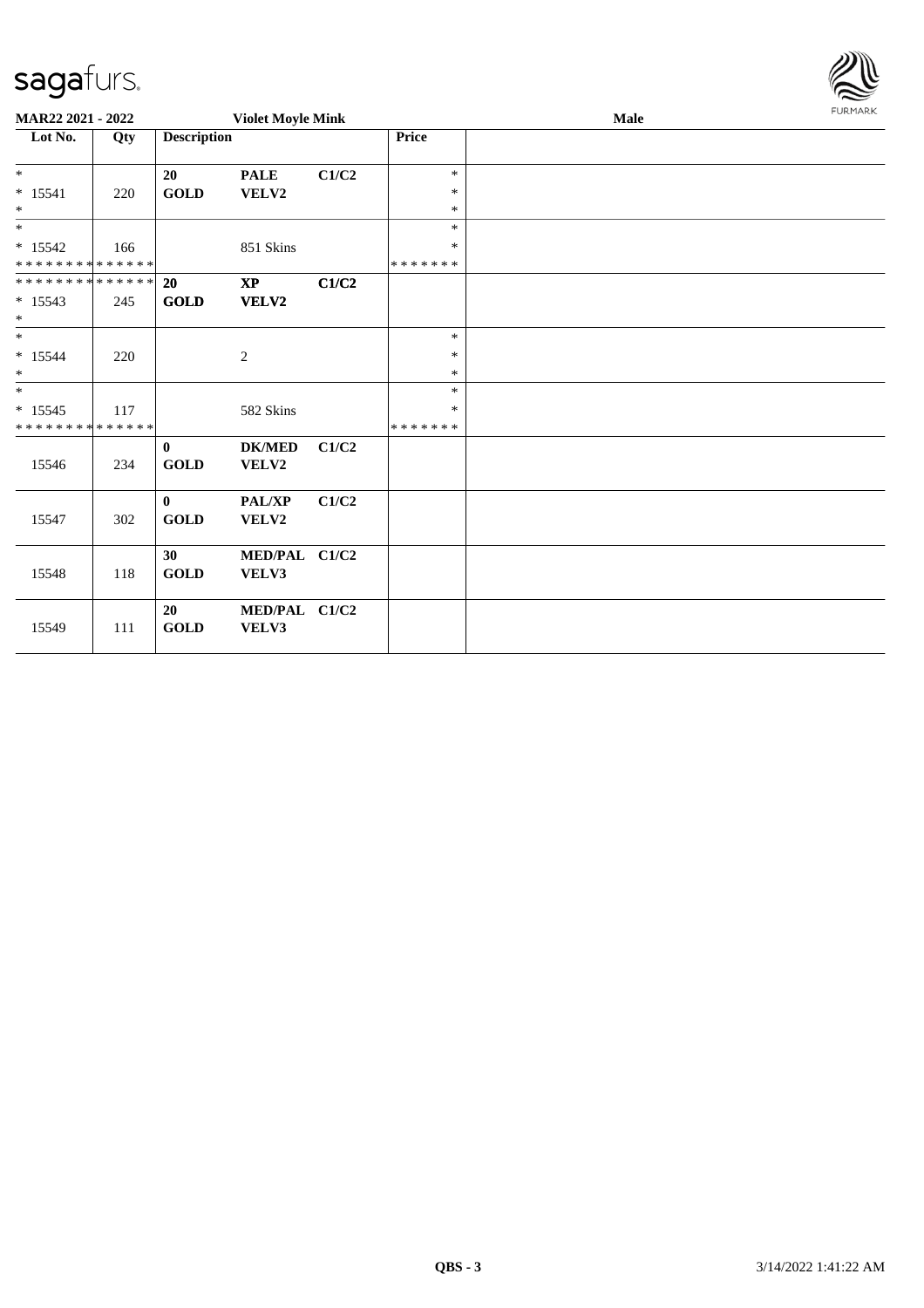

| MAR22 2021 - 2022 |     |                          | <b>Violet Moyle Mink</b>      |       |       | <b>Male</b> | FURMARK |  |
|-------------------|-----|--------------------------|-------------------------------|-------|-------|-------------|---------|--|
| Lot No.           | Qty | <b>Description</b>       |                               |       | Price |             |         |  |
| 15561             | 61  | 30<br><b>SLVR</b>        | <b>DK/MED</b><br><b>VELV2</b> | C1/C2 |       |             |         |  |
| 15562             | 95  | 30<br><b>SLVR</b>        | <b>PAL/XP</b><br><b>VELV2</b> | C1/C2 |       |             |         |  |
| 15563             | 96  | 20<br><b>SLVR</b>        | <b>DK/MED</b><br><b>VELV2</b> | C1/C2 |       |             |         |  |
| 15564             | 143 | <b>20</b><br><b>SLVR</b> | <b>PAL/XP</b><br><b>VELV2</b> | C1/C2 |       |             |         |  |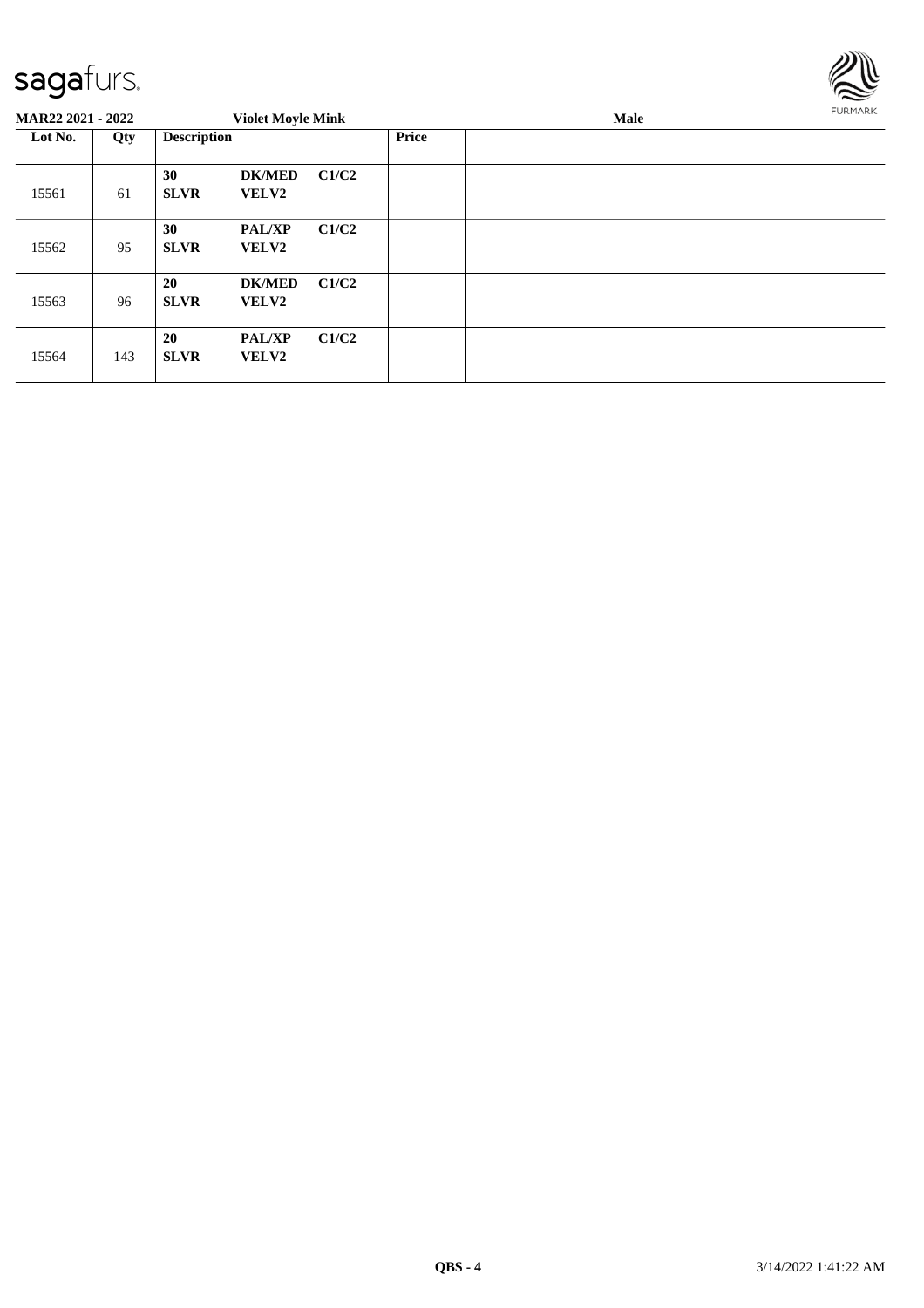

| MAR22 2021 - 2022 |        |                              | Violet Jefferson Fur Farm        |       |  | Male | <b>FURMARK</b> |
|-------------------|--------|------------------------------|----------------------------------|-------|--|------|----------------|
| Lot No.           | Qty    | <b>Description</b>           | Price                            |       |  |      |                |
| 15581             | 69     | 30<br><b>VSLA</b>            | <b>DK/MED</b><br><b>VELV1</b>    | C1/C2 |  |      |                |
| 15582             | 61     | $20\,$<br><b>VSLA</b>        | $DK/MED$<br>VELV1                | C1/C2 |  |      |                |
| 15583             | $87\,$ | $\bf{0}$<br><b>VSLA</b>      | <b>DK/MED</b><br>VELV1           | C1/C2 |  |      |                |
|                   |        |                              | <b>Violet Gessler Mink Ranch</b> |       |  | Male |                |
| 15585             | 106    | 30<br><b>VSLA</b>            | MED/PAL C1/C2<br>VELV2           |       |  |      |                |
|                   |        |                              | <b>Violet Moyle Mink</b>         |       |  | Male |                |
| 15587             | 147    | 30<br><b>VSLA</b>            | <b>DK/MED</b><br>VELV2           | C1/C2 |  |      |                |
| 15588             | 163    | 30<br>${\bf VSLA}$           | PAL/XP<br>VELV2                  | C1/C2 |  |      |                |
| 15589             | 236    | 20<br><b>VSLA</b>            | <b>DK/MED</b><br>VELV2           | C1/C2 |  |      |                |
| 15590             | 241    | 20<br><b>VSLA</b>            | PAL/XP<br>VELV2                  | C1/C2 |  |      |                |
| 15591             | 97     | $\mathbf{0}$<br>${\bf VSLA}$ | <b>DK/MED</b><br>VELV2           | C1/C2 |  |      |                |
| 15592             | 126    | $\bf{0}$<br><b>VSLA</b>      | PAL/XP<br>VELV2                  | C1/C2 |  |      |                |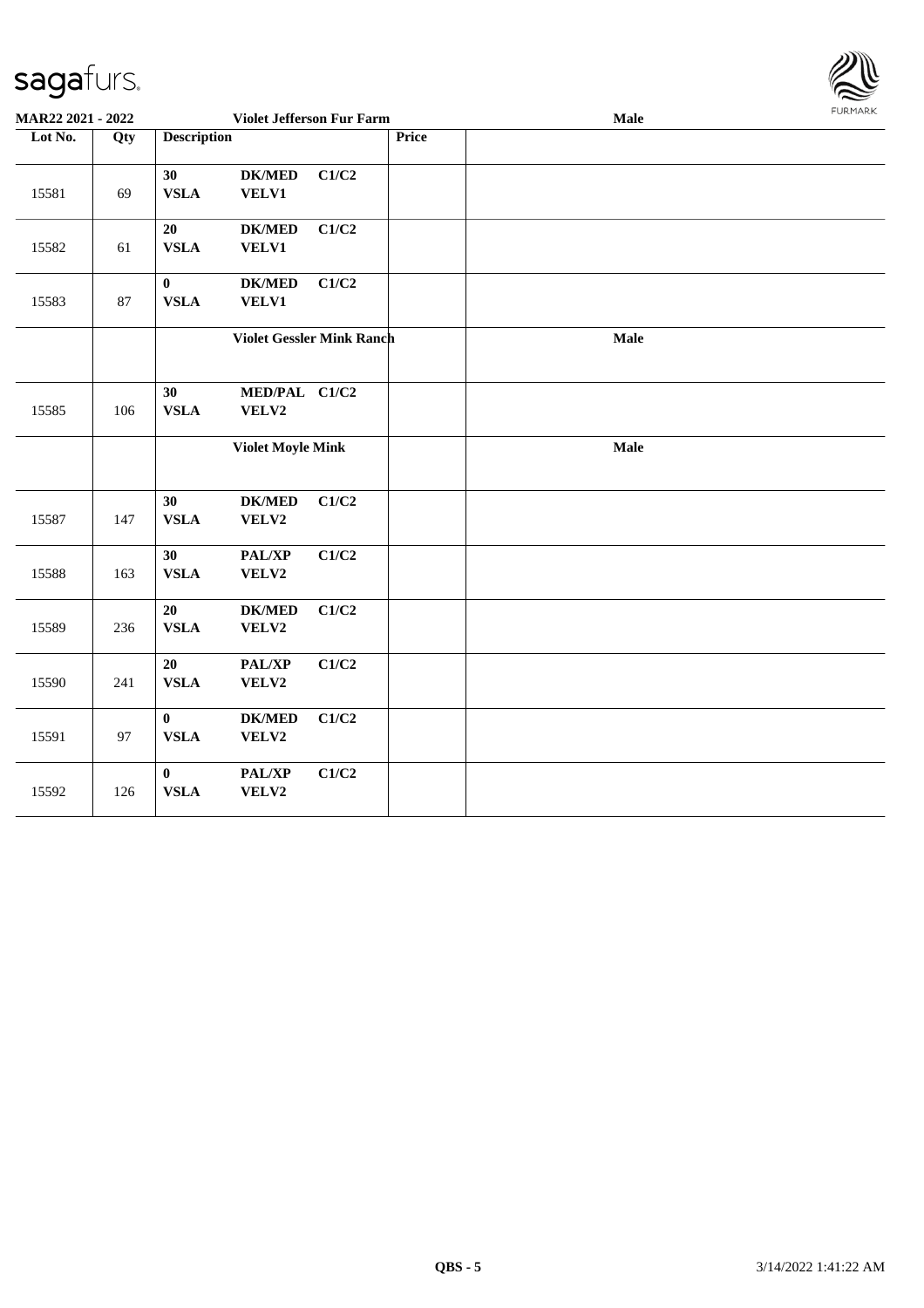| <b>MAR22 2021 - 2022</b> |     |                                      | <b>Violet Sundry owners</b>                    |                          |              | <b>Male</b> | Lowgrades | <b>FURMARK</b> |
|--------------------------|-----|--------------------------------------|------------------------------------------------|--------------------------|--------------|-------------|-----------|----------------|
| Lot No.                  | Qty | <b>Description</b>                   |                                                |                          | <b>Price</b> |             |           |                |
| 15601                    | 68  | 30/20<br>${\bf L} {\bf G} / {\bf G}$ | <b>MED/PAL</b><br>VELV2                        | C1/C2<br>DAM2            |              |             |           |                |
|                          |     |                                      | <b>Violet Sundry owners</b><br><b>Breeders</b> |                          |              | <b>Male</b> |           |                |
| 15603                    | 70  | 30<br>BR/G                           | <b>MED/PAL</b><br><b>VELV2</b>                 | C1/C2<br>WB1             |              |             |           |                |
| 15604                    | 99  | 20<br><b>BR/G</b>                    | <b>MED/PAL</b><br><b>VELV2</b>                 | C1/C2<br>WB1             |              |             |           |                |
| 15605                    | 70  | $\bf{0}$<br><b>BR/S</b>              | <b>MED/PAL</b><br>VELV2                        | C1/C2<br>WB <sub>2</sub> |              |             |           |                |
| 15606                    | 57  | 30<br><b>BR/V</b>                    | <b>MED/PAL</b><br>VELV2                        | C1/C2<br>WB <sub>2</sub> |              |             |           |                |
| 15607                    | 108 | 20<br><b>BR/V</b>                    | <b>MED/PAL</b><br>VELV2                        | C1/C2<br>WB <sub>2</sub> |              |             |           |                |

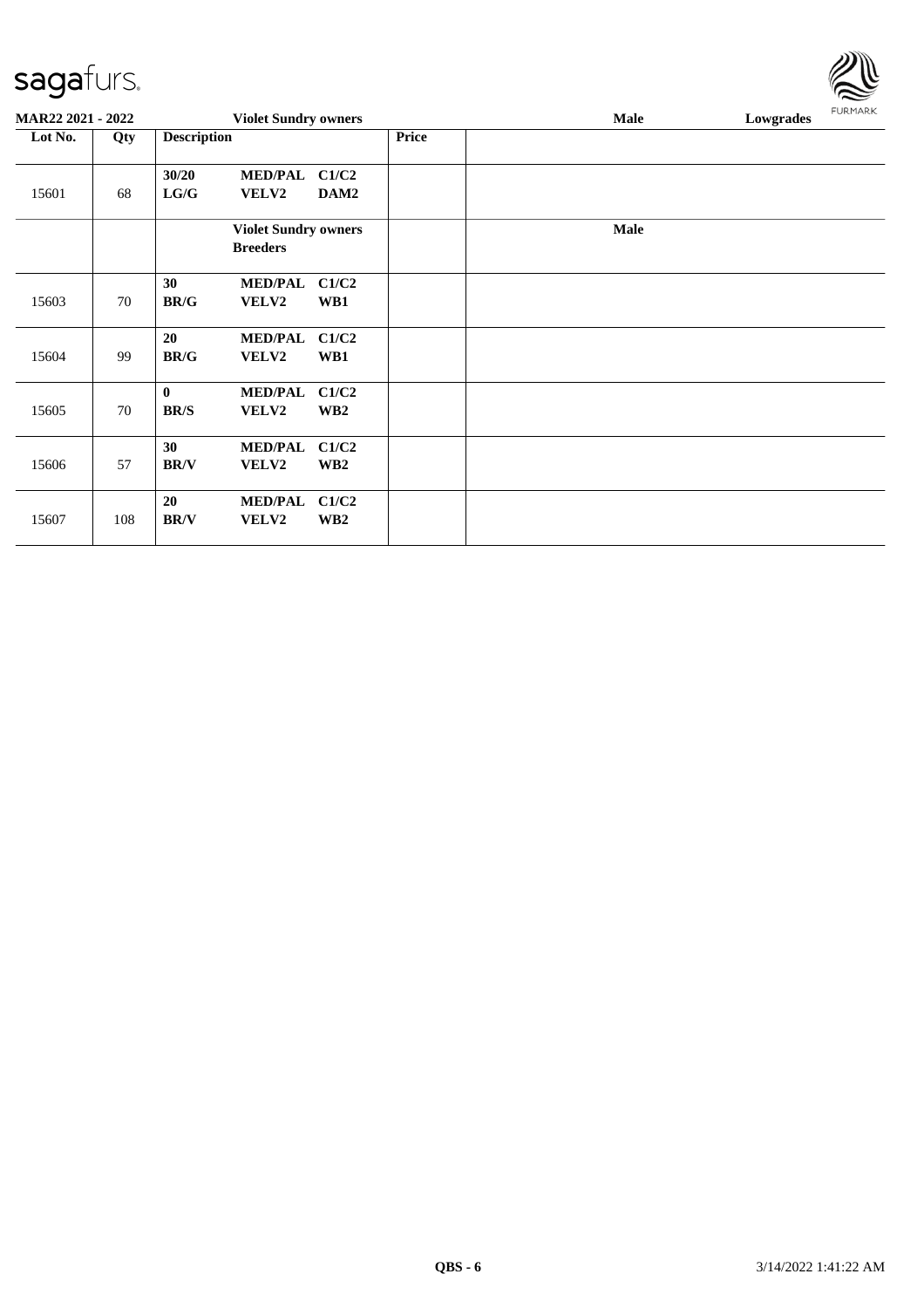

| <b>MAR22 2021 - 2022</b> |     |                               |                               | <b>Violet Jefferson Fur Farm</b> |              | Female | FURMARK |
|--------------------------|-----|-------------------------------|-------------------------------|----------------------------------|--------------|--------|---------|
| Lot No.                  | Qty | <b>Description</b>            |                               |                                  | <b>Price</b> |        |         |
| 25501                    | 224 | л<br><b>GOLD</b>              | <b>DK/MED</b><br><b>VELV1</b> | C1/C2                            |              |        |         |
| 25502                    | 217 | 1<br><b>GOLD</b>              | <b>PAL/XP</b><br><b>VELV1</b> | C1/C2                            |              |        |         |
| 25503                    | 264 | $\overline{2}$<br><b>GOLD</b> | <b>DK/MED</b><br><b>VELV1</b> | C1/C2                            |              |        |         |
| 25504                    | 168 | $\overline{2}$<br><b>GOLD</b> | <b>PAL/XP</b><br><b>VELV1</b> | C1/C2                            |              |        |         |
| 25505                    | 139 | 3<br><b>GOLD</b>              | <b>DK/MED</b><br><b>VELV1</b> | C1/C2                            |              |        |         |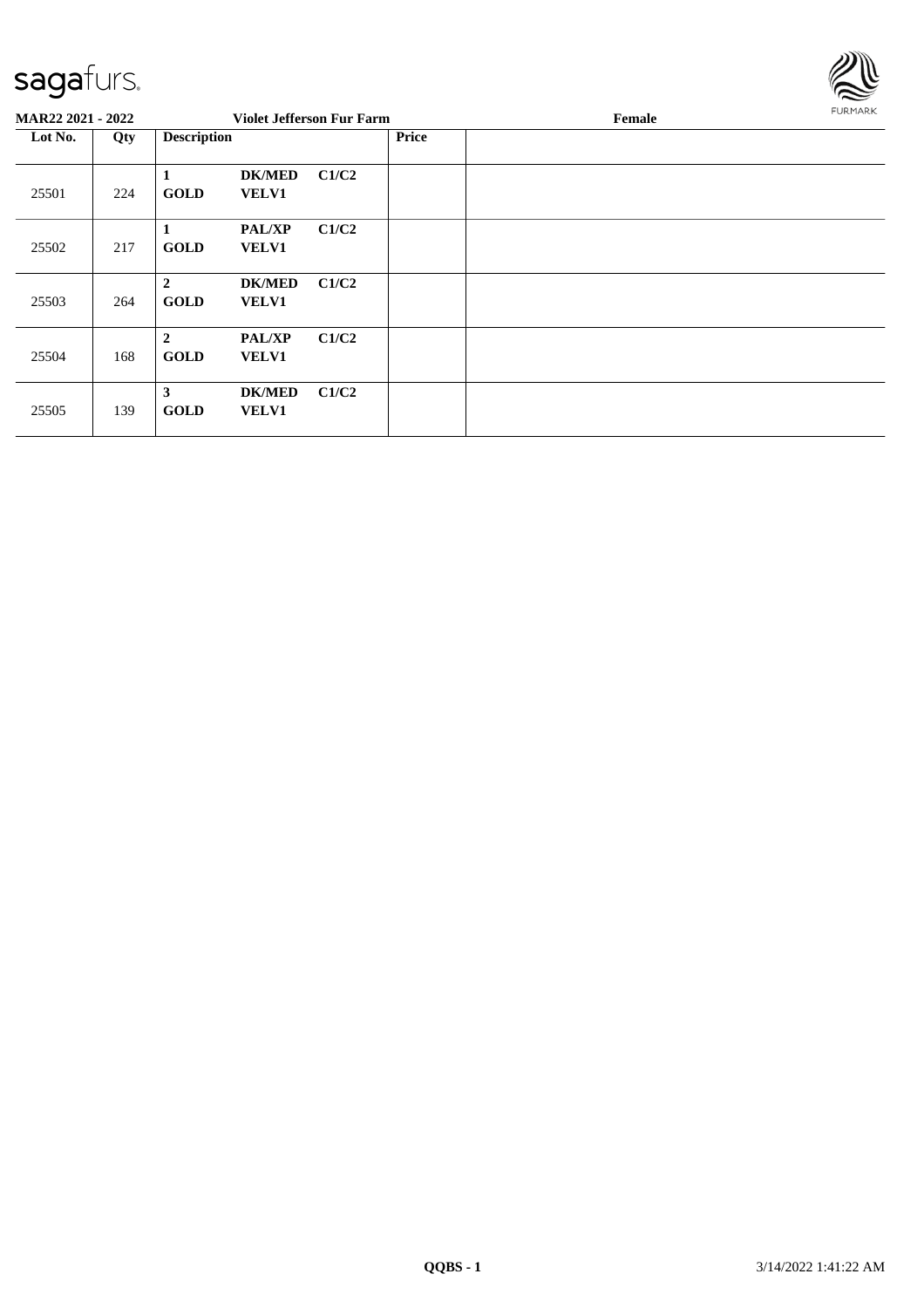**Lot No. Qty Description** 

| 25521                                                | 171  | $\mathbf{0}$<br><b>GOLD</b>   | <b>DK/MED</b><br>VELV2                 | C1/C2 |                                   |  |
|------------------------------------------------------|------|-------------------------------|----------------------------------------|-------|-----------------------------------|--|
| 25522                                                | 203  | $\mathbf{0}$<br><b>GOLD</b>   | <b>PAL/XP</b><br>VELV2                 | C1/C2 |                                   |  |
| 25523                                                | 419  | 1<br><b>GOLD</b>              | <b>Dark</b><br>VELV2                   | C1/C2 |                                   |  |
| ******** <mark>******</mark><br>$* 25524$<br>$\ast$  | 465  | $\mathbf{1}$<br><b>GOLD</b>   | <b>MED</b><br>VELV2                    | C1/C2 |                                   |  |
| $*$<br>$* 25525$<br>* * * * * * * * * * * * * *      | - 49 |                               | 514 Skins                              |       | $\ast$<br>$\ast$<br>* * * * * * * |  |
| **************<br>$* 25526$<br>$*$                   | 465  | $\mathbf{1}$<br><b>GOLD</b>   | <b>PALE</b><br>VELV2                   | C1/C2 |                                   |  |
| $*$<br>$* 25527$<br>$*$                              | 440  |                               | 2                                      |       | $\ast$<br>$\ast$<br>$\ast$        |  |
| $*$<br>$* 25528$<br>******** <mark>******</mark>     | 124  |                               | 1029 Skins                             |       | $\ast$<br>$\ast$<br>* * * * * * * |  |
| **************<br>$* 25529$<br>$*$                   | 465  | $\mathbf{1}$<br><b>GOLD</b>   | $\mathbf{X}\mathbf{P}$<br>VELV2        | C1/C2 |                                   |  |
| $*$<br>$* 25530$<br>* * * * * * * * * * * * * *      | 155  |                               | 620 Skins                              |       | $\ast$<br>∗<br>* * * * * * *      |  |
| 25531                                                | 366  | $\mathbf{2}$<br><b>GOLD</b>   | Dark<br><b>VELV2</b>                   | C1/C2 |                                   |  |
| **************<br>$*$ 25532<br>$*$                   | 465  | $2^{\circ}$<br><b>GOLD</b>    | <b>MED</b><br><b>VELV2</b>             | C1/C2 |                                   |  |
| $\ast$<br>$* 25533$<br>* * * * * * * * * * * * * * * | 236  |                               | 701 Skins                              |       | $\ast$<br>$*$<br>* * * * * * *    |  |
| **************<br>$* 25534$<br>$\ast$                | 465  | $\overline{2}$<br><b>GOLD</b> | <b>PALE</b><br><b>VELV2</b>            | C1/C2 |                                   |  |
| $\ast$<br>$* 25535$<br>$*$                           | 440  |                               | 2                                      |       | $\ast$<br>$\ast$<br>$\ast$        |  |
| $\ast$<br>$* 25536$<br>* * * * * * * * * * * * * *   | 69   |                               | 974 Skins                              |       | $\ast$<br>∗<br>* * * * * * *      |  |
| * * * * * * * * * * * * * * *<br>$* 25537$<br>$\ast$ | 465  | $\overline{2}$<br><b>GOLD</b> | $\mathbf{X}\mathbf{P}$<br><b>VELV2</b> | C1/C2 |                                   |  |
| $\ast$<br>$* 25538$<br>* * * * * * * * * * * * * *   | 115  |                               | 580 Skins                              |       | $\ast$<br>∗<br>* * * * * * *      |  |
| 25539                                                | 224  | 3 <sup>7</sup><br><b>GOLD</b> | <b>DK/MED</b><br>VELV2                 | C1/C2 |                                   |  |
| 25540                                                | 118  | 3 <sup>7</sup><br><b>GOLD</b> | PAL/XP<br>VELV2                        | C1/C2 |                                   |  |

Τ

**MAR22 2021 - 2022 Violet Moyle Mink Female**<br> **Female Female Price Female** 

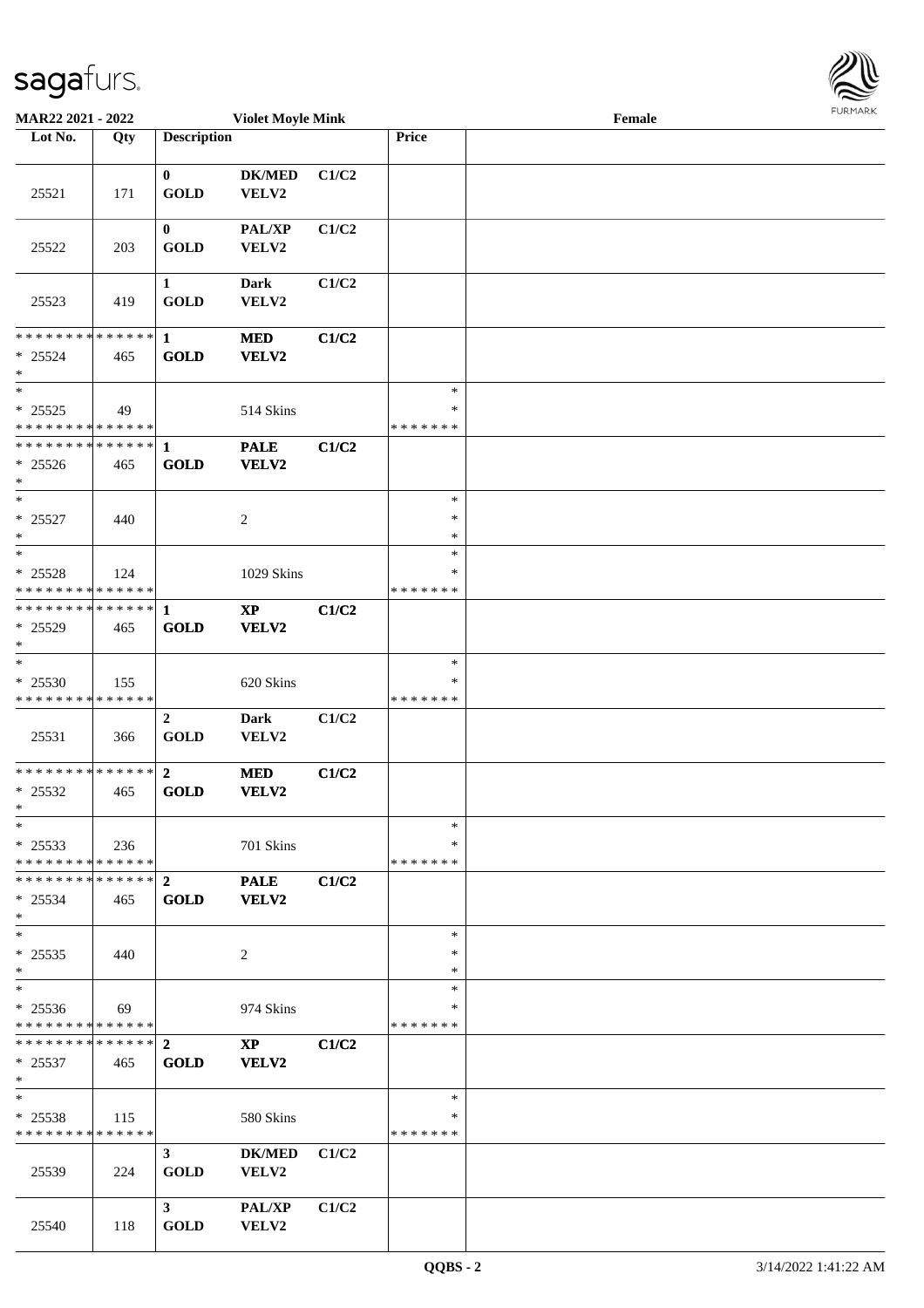

| <b>MAR22 2021 - 2022</b> |     |                             | <b>Violet Moyle Mink</b>      |              | Female | FURMARK |
|--------------------------|-----|-----------------------------|-------------------------------|--------------|--------|---------|
| Lot No.                  | Qty | <b>Description</b>          |                               | <b>Price</b> |        |         |
| 25541                    | 57  | $\mathbf{0}$<br><b>GOLD</b> | MED/PAL C1/C2<br>VELV3        |              |        |         |
| 25542                    | 103 | <b>GOLD</b>                 | MED/PAL C1/C2<br>VELV3        |              |        |         |
| 25543                    | 53  | $\mathbf{2}$<br><b>GOLD</b> | MED/PAL C1/C2<br><b>VELV3</b> |              |        |         |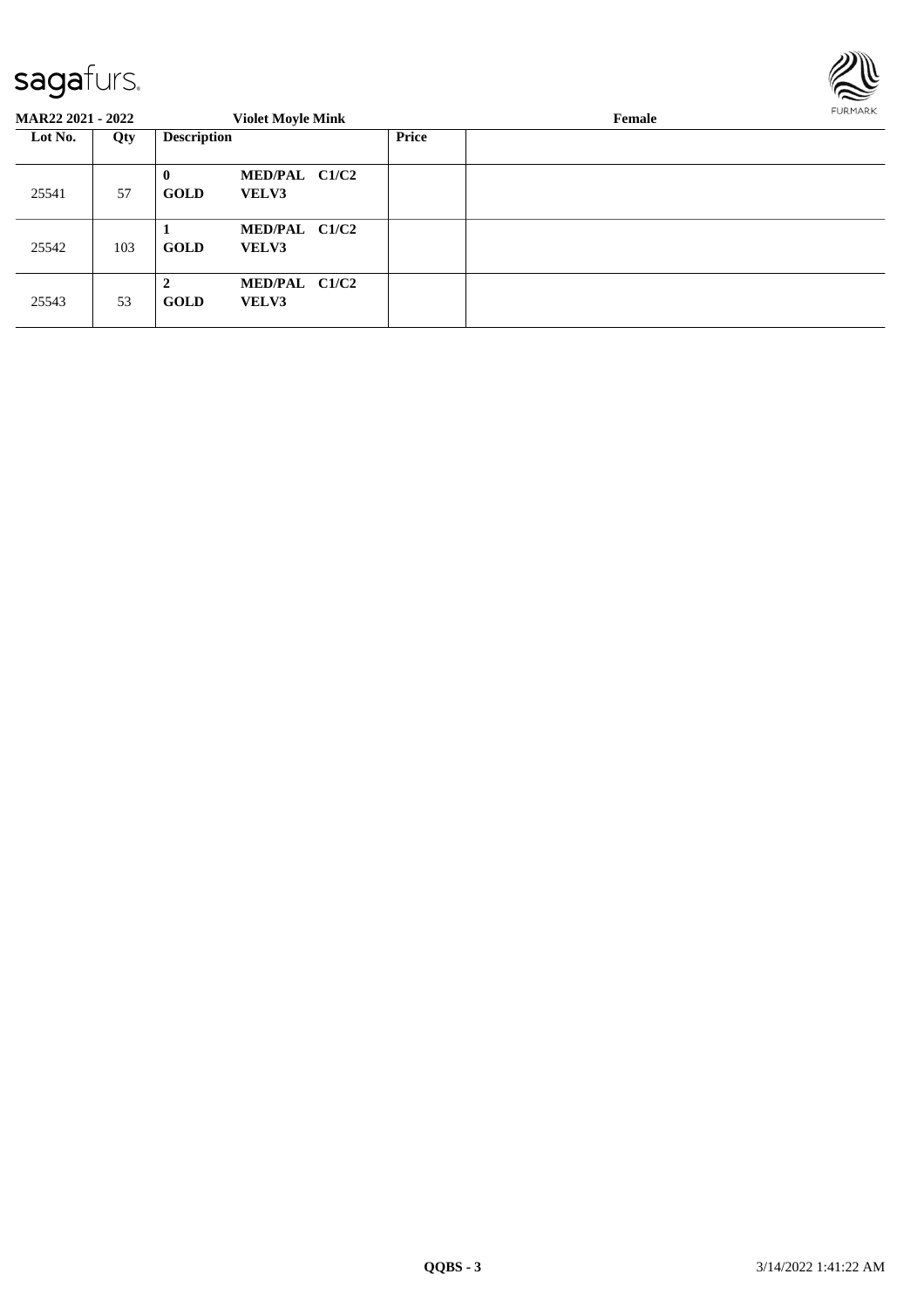

| MAR22 2021 - 2022 |     |                               | <b>Violet Moyle Mink</b>      |       |              | Female | FURMARK |
|-------------------|-----|-------------------------------|-------------------------------|-------|--------------|--------|---------|
| Lot No.           | Qty | <b>Description</b>            |                               |       | <b>Price</b> |        |         |
| 25561             | 161 | 1<br><b>SLVR</b>              | <b>DK/MED</b><br><b>VELV2</b> | C1/C2 |              |        |         |
| 25562             | 249 | <b>SLVR</b>                   | <b>PAL/XP</b><br><b>VELV2</b> | C1/C2 |              |        |         |
| 25563             | 256 | $\overline{2}$<br><b>SLVR</b> | <b>DK/MED</b><br><b>VELV2</b> | C1/C2 |              |        |         |
| 25564             | 279 | $\overline{2}$<br><b>SLVR</b> | <b>PAL/XP</b><br><b>VELV2</b> | C1/C2 |              |        |         |